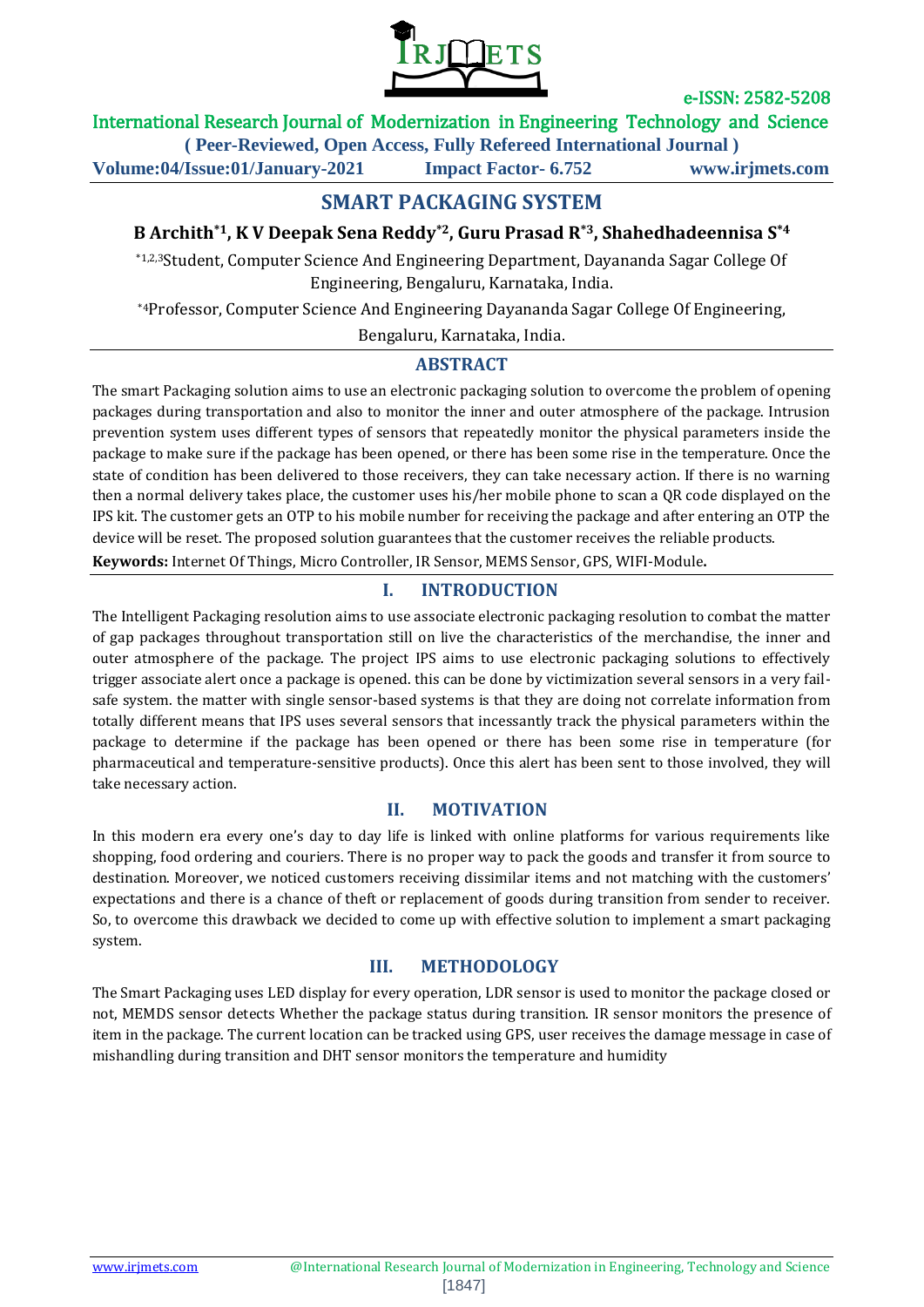

International Research Journal of Modernization in Engineering Technology and Science **( Peer-Reviewed, Open Access, Fully Refereed International Journal )**

**Volume:04/Issue:01/January-2021 Impact Factor- 6.752 www.irjmets.com**



**Fig 1:** Flowchart for Smart Packaging System

## **IV. RELATED WORKS**

[1] Patricia Megale Coelho , The packaging is an important aspect in logistics for safe distribution of products. In a recent study it implicated that about 40% of plastics and 50% of paper is used for packaging in Europe, it projects that packaging sector is large sector for material usage. In order to reduce the usage REUSABLE packaging is the best option to reduce the environmental impacts. From this study it helps better to understand the underlying design and impacts of more sustainable packaging systems.

[2] Monirehalsadat Mahmoudi, The gradual shift towards reusable packaging has been area of interest in supply chain systems for secondary packaging or transportation of products. Even though it has been implemented by many MNC's worldwide it didn't get much attention as required. By implementing this idea, we can combat environmental problems and reduces cost burden on logistic chain because of reusability.

[3] T. K. Srinivasa Gopal, The dynamic processes occurring on the market of supply services verify the explore for best solutions. fashionable supply centres that explore for best solutions. fashionable supply centres that area unit adjusted to the wants, whereas conjointly supported by fashionable technology area unit the solution to the declared demand from traveller companies that place a stress on the speed of delivery and quality of service.

[4] Zhibo Pang, Qiang, Chen In specific delivery, couriers can make a mass of flight logs once transporting shipments. to research these logs is of nice price for the promotion of specific delivery service. For any analysis supported flight knowledge, map-matching plays a very important role, therefore during this article, we have tendency to style a map-matching service particularly for messenger trajectories.

[5] Junzhe Tian, The given project solves the major mistakes of optimal manage primarily based totally on entire records approximately the movements of each and every vehicle. Structure of the integrated navigation and distributed control system one of the structure is high-accuracy navigation of each traffic individuals in real life (real time).The given study can be applied as a entire software bundle for modelling the motion of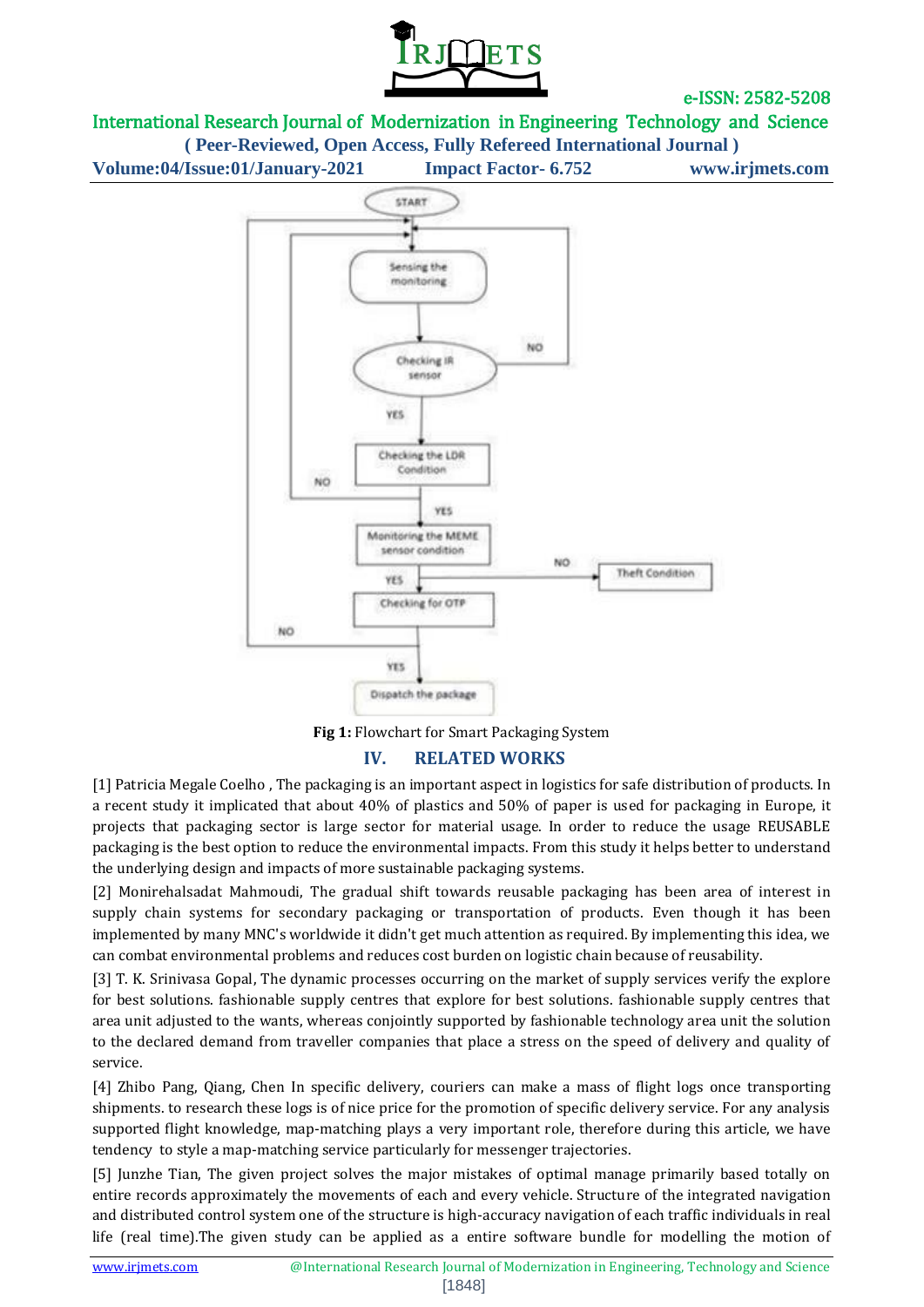

#### International Research Journal of Modernization in Engineering Technology and Science **( Peer-Reviewed, Open Access, Fully Refereed International Journal )**

**Volume:04/Issue:01/January-2021 Impact Factor- 6.752 www.irjmets.com**

automobiles in a limited a part of the delivery community with the opportunity of centralized control of modifications in man or woman parameters of the delivery community, and selective Director manipulate of automobiles via way of means of converting the parameters of car controllers.

[6] Peter Ragaerta, Bruno De Meulenaerb, The given project solves the major mistakes of optimal manage primarily based totally on entire records approximately the movements of each and every vehicle. Structure of the integrated navigation and distributed control system one of the structure is high-accuracy navigation of each traffic individuals in real life (real time).The given study can be applied as a entire software bundle for modelling the motion of automobiles in a limited a part of the delivery community with the opportunity of centralized control of modifications in man or woman parameters of the delivery community, and selective Director manipulate of automobiles via way of means of converting the parameters of car controllers .

[7] Mike Vanderroosta, Optimization of automobile site visitors is one of the most critical issues of cutting-edge civilization. This article gives new strategies for modeling, simulation and optimizing manipulate structures of an integrated smart shipping gadget with the aid of using regulating the parameters of the shipping community and directing the motion of character vehicles. Methods of dealing with a complicated smart shipping gadget as a dynamic.

# **V. APPLICATIONS**

- 1. The proposed model can be used for transportation of different size and type of items in logistics with little alterations.
- 2. The application also has temperature monitoring facility . so, it can be used in the field of pharmaceuticals for safe transportation
- 3. The packaging system can be used for protecting materials in field of industries to limit the access

## **VI. CONCLUSION**

The deficiency in security of courier delivery can be improved in our proposed system. This implementation can prove to be very effective in providing security for the goods and also ensures the safe delivery of goods to respective enterprises/costumers. By using GPS, we can track the location of the package that has to be delivered from source to customer's destination. In vehicle, a server and smart phone are used for courier tracking. A package geographic co-ordinate location can be tracked from anywhere at any time. This system brings innovation to the existing technology and improvising the safety of the packages

## **VII. REFERENCES**

- [1] Mehravari, P. (2019). United Arab Emirates eCommerce |export.gov.[online] Export.gov.Available at: https://www.export.gov/article?id=United-Arab-Emirates-ECommerce [Accessed 20 Nov. 2019].
- [2] R. and M. ltd, "Middle East B2C E-Commerce Market 2019," Research and Markets, Apr-2019. [Online]. Available:

https://www.researchandmarkets.com/reports/4769154/middle-east-b2ce-commerce-market- [Accessed: 23-Nov-2019].

- [3] "how could last-mile delivery evolve to sustainably meet customer ...".[Online]. Available: 95/accenture-last-mile-delivery-meet-customer-expectations.pdf.[Accessed: 01-Dec.-2019].
- [4] Bain.com. (2019). E-commerce in MENA: Opportunity beyond the hype. [online]Available at: https://www.bain.com/contentassets/2b078686303045ffa1d1207130ab5d79/Bainreport
- [5] Lim, S. F. W., Jin, X., and Srai, J. S. (2018), "Consumer-driven ecommerce: A literature review, design framework, and research agenda on last-mile logistics models", International Journal of Physical Distribution and Logistics Management, Vol. 48 No. 3, pp. 308-332.
- [6] L. Ranieri, S. Digiesi, B. Silvestri, and M. Roccotelli, "A Review of Last Mile Logistics Innovations in an Externalities Cost Reduction Vision," Sustainability, vol. 10, no. 3, p. 782, Dec. 2018.
- [7] O. Bates, A. Friday, J. Allen, F. Mcleod, T. Cherrett, S. Wise, M. Piecyk, M. Piotrowska, T. Bektas, and T. Nguyen, "ICT for Sustainable Last-Mile Logistics: Data, People, and Parcels," EPIC Series in Computing, pp. 49–67, 2018.